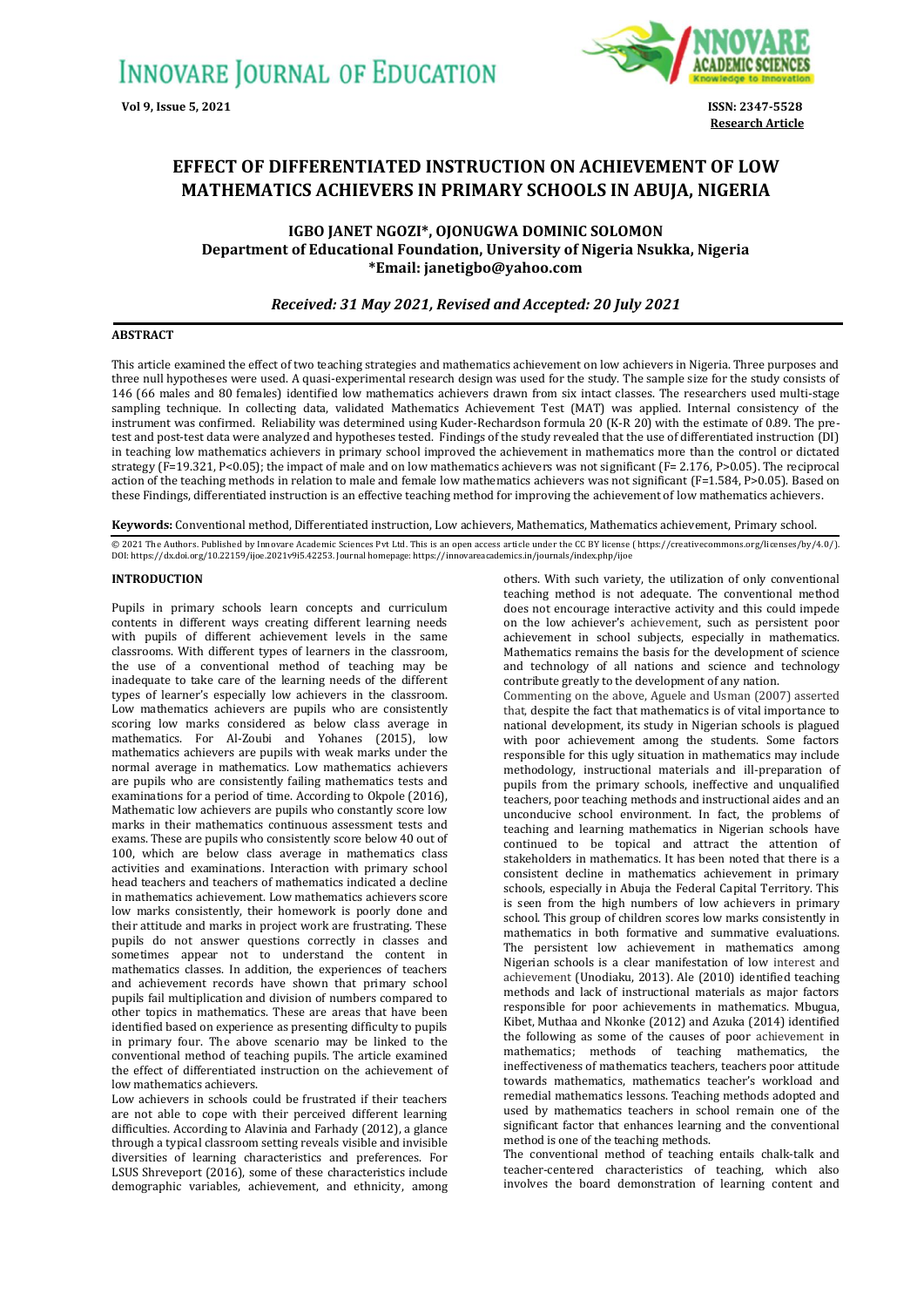accompanied exercises. According to Darakhshan (2018), the conventional method is the most common teaching method found in schools worldwide. The conventional teaching method is described as a teacher-oriented classroom. This is because lesson planning and class activities present the teachers as active participants and pupils as a passive participants. It has the attributes of the lecture method because it is dictatedoriented. Lessons are usually taught by the teacher introducing content using a board accompanied by a verbal explanation. Work for pupils is then assigned, followed by feedback from the teacher. Onu (2017), Kingyong (2014), and Aziz and Hossain (2010) reported poor achievement with the use of the conventional method in a study comparing cooperative learning and conventional method. With this in place, innovative teaching method such as differentiated instruction that considers the pupil's individual differences and enhances achievement becomes imperative.

Differentiated instruction is a teaching strategy that requires the use of different teaching techniques in the classrooms to improve the achievement of different learners. For Kalpana  $(2014)$ , differentiated instruction is a teaching strategy that emphasized the careful study of learners learning differences and achievement. In addition, Adebayo and Shumba (2014), Mulder (2014), and Tomlinson (2015) opined that differentiated instruction is a strategy of teaching that required the teacher to have full academic achievement knowledge, including the learning needs of all pupils in their classroom. Differentiated instruction is therefore meant to observe and understand the differences and similarities among pupils and use this information to plan instruction.

Differentiated instruction is a strategy that will help teachers to meet each pupil's learning needs and move them towards enhanced academic achievements in all school subjects, especially in mathematics (Carlson, 2015; Hall, Strangman, & Meyer, 2013).

Academic achievements the outcome of learning activities as measures by assessment and examination. According to Abbas and Khurshid (2013), academic achievement is the evaluated learning outcome attained after well-articulated learning objectives, instruction, activities and learning assessment. It is the goal level the pupils, teachers and the school can be rated to have attained after a comprehensive learning process and evaluated using the school continuous assessment and examination. Bamgbade (2013) described the academic achievement as the marks obtained by pupils and other examinees in a teacher-made test and in standard examinations, especially by examination bodies. It is vital to note that achievement is the outcome of the pupil's academic effort, including investment of time, energy and cognitive work at home and in school. According to Suleymanov (2014), academic achievement is the accomplishment of pre-defined learning objectives in school, which comprise academic efforts such as problem-solving, reading, writing includes and arithmetic, which are considered central in school. Commenting on achievement as an academic measurement, Carter (2018), and Stephens (2018) posited that academic achievement is the outcome of knowledge contents retained by pupils within a defined amount of time as measured by tests and examinations. In this study, academic achievement is the accomplishment in learning content as measured by continuous assessment and examinations after teaching using the pre-articulated curriculum, scheme of work, textbooks, teaching methods and learning activities in school. Academic achievement is the outcome of the measurement of academic learning activities with the academic instrument in the form of continuous assessment and examination. Therefore, the level of one's achievement may determine whether one can be classified as low achiever or not.

Academic achievement, according to Abbing (2013), is the measurement outcome of pupils after going through a planned learning school activity. The focus of academic evaluation could be to generate pupil's grade points or for academic placement. To Abbing, an achievement determinant test could also be designed to evaluate pupil's general academic weakness and

# *Innovare Journal of Education, Vol 9, Issue 5, 2021, 37-43*

strength areas. However, there is empirical evidence suggesting that different factors can determine success in these domains. Commenting on the above, Cabrera (2018) described the academic achievement as the outcome marks generated from a pupil's academic evaluation with the use of tests, continuous assessment and examination. It is the records of pupil's educational attainment which could be used for different forms of assessment such as observation, pre-test, and post-test and for teacher and school assessment. For Cabrera (2018), Academic achievement marks can be used to pass judgment and to draw the overall value of educational programmes or research studies for decision making and to proffer measures to improve on the weakness identified in the assessment, especially among low achievers. Academic achievement, especially in mathematics, is argued to be gender-based as some groups opined that female pupils perform better in mathematics than male pupils.

Gender is a state of biological consideration with reference to the nature of males and females. According to American Psychological Association (2016), gender refers to one's sense of oneself as male, female or transgender. To the World Health Organization (2016), gender refers to as the natural and social placement and conditioned characteristics of women and men, such as standard societal norms, laid down roles and interaction that exists among men and women. It is pertinent to establish here that biological placements place individually as male or female and individuals are instructed to behave along with specific norms, including how to relate with same and opposite gender in the society and primary school is not left out.

Primary school is a learning environment with structures and trained human resources that handled the learning needs of pupils within the ages of 4-11. According to the Federal Republic of Nigeria (FRN) (2004), primary education is the education given in institutions for children between the ages of 6 to 12 and is for a duration of 6 years and offered free under the Universal Basic Education law in Nigeria. Primary school system has its designed goals. The goals of this level as enumerated by FRN are to: Inculcate permanent literacy and numeracy, lay a sound basis for scientific and reflective thinking, and give the child opportunities for developing manipulative skills that will enable the child to function effectively in the society within the limits of the child's capacity among others. The proper knowledge of mathematics will enable children to acquire these objectives.

# **OBJECTIVES**

Generally, the research article examined the effectiveness of differentiated instruction on low mathematics achievers. Specifically, the research article investigated:

- Effect of differentiated instruction of low mathematics achievers in primary school.
- Effect of male and female on low mathematics achievers in primary school.
- 3. Relationship among the impact of teaching methods and gender on mathematics low achievers in primary school.

### **Scope of the study**

The study was carried out in Abuja Federal Capital Territory, Nigeria. Primary school low mathematics achievers were used. The primary school pupils were chosen because of their poor achievement in mathematics. This study was necessary at this level because there is a need to seek innovative teaching methods that can enhance the achievement of low mathematics achievers and so bring the problem of low achievement under control.

Specifically, the study has its focus on primary 4 pupils in government-registered public primary schools in Abuja Federal Capital Territory, Nigeria. The study focused on the effect of differentiated instruction on the academic achievement of low mathematics achievers. The independent variables in the study include differentiated instruction and gender, while the dependent variable is mathematics achievement. The content scope of the study of mathematics also covered multiplication and division of numbers.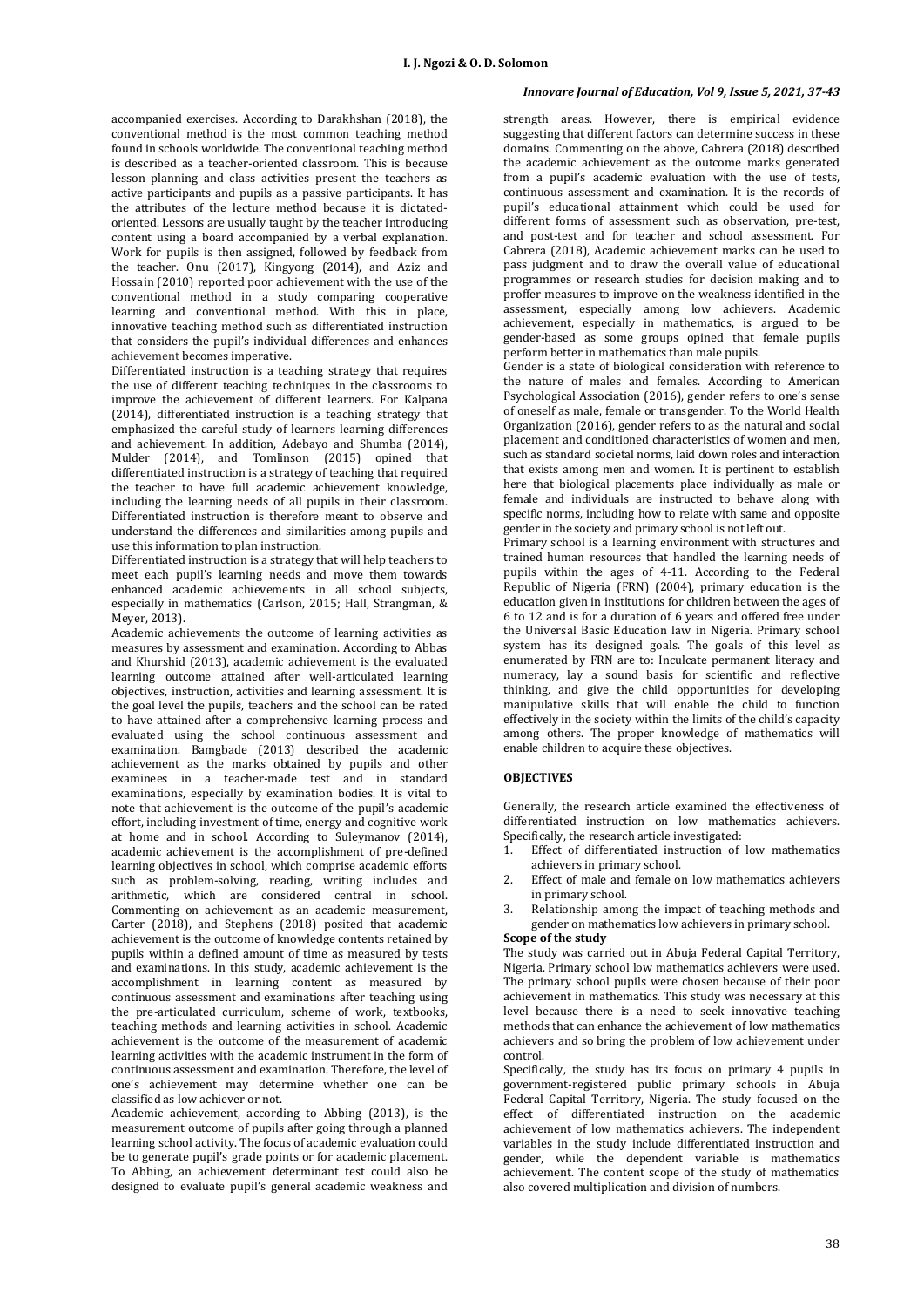In proceeding further, these inquiries were made in the article: (1) what is the effect of differentiated instruction on the achievement of low mathematics achievers in primary school? (2) What is the influence of gender on the achievement of low

mathematics achievers in primary school?

(3) What is the interaction effect of instructional strategies and gender on the achievement of low mathematics achievers in primary school?

# **HYPOTHESES**

The following null hypotheses tested at a 0.05 level of significance guided this study.

1. There is no significant difference in the achievement of primary school low mathematics achievers exposed to differentiated instruction and those exposed to conventional methods.

2. The influence of gender on the achievement of low mathematics achievers in primary school is not significant.

3. The interaction effect of instructional strategies and gender on mathematics achievement of low mathematics achievers in primary school is not significant.

# **METHODOLOGY**

The study adopted a quasi-experimental research design to determine the effect of differentiated instruction on the achievement of primary school low mathematics achievers. It is a non-randomized pre-test, post-test, non-equivalent experimental and control group design with experimental group receiving treatment. The quasi-experimental design establishes cause and effect relationship. It is the most powerful and valid design which can be used to identify the cause of any given effect confidently (Nworgu, 2006). This study was conducted in Abuja, Nigeria's Federal Capital Territory (FCT). Its geographical area covers 2,824 square miles (7,315 square km). Abuja was chosen because of the persistent poor achievement of public primary school pupils in mathematics.

The population of the study consisted of 2017/2018 primary 4 pupils in the FCT numbering 7,477, 3,388, Male and 4,089 Female (Bwari Area Council Education office). The sample size for the study consisted of 146 (66 males and 80 females) identified low mathematics achievers drawn from six intact classes in Kubwa, Bwari Area Council of the FCT. The researchers used a multi-stage sampling technique. MAT was the instrument used for the research. MAT was subjected to face validation by three experts in the Faculty of Education at the University of Nigeria Nsukka. Kuder-Richardson Formula 20 (K-R 20) was used to determine the reliability of the MAT. This yielded a reliability estimate of 0.89.

Prior to the commencement of the research work, the researchers sought the cooperation of the schools involved to enable the researchers to build the research programme into the school schedule without disrupting the academic programme. The researchers explained the purpose of the study and the benefit that could be derived if properly conducted. This helped the researchers to obtain their cooperation throughout the study. The researchers were directly involved in the execution of the treatment programme. Class teachers helped as research assistants and also helped to maintain orderliness during treatment and administration of the instrument. During the actual research work, the pupils in the treatment and control groups were pre-tested with MAT instruments before commencing the treatment. The treatment involves teaching the experimental group using Differentiated Instruction (DI), as summarized below.

Week 1: The researchers interacted with the pupils and obtained comprehensive background information socially and academically. This was followed by the administration of pretest using the MAT.

Week 2: The researchers implemented the differentiated instruction with specific use of collaborative, free study time and teach-up strategies in teaching multiplication of two-digit numbers by 1-digit numbers in unit one and collaborative

# *Innovare Journal of Education, Vol 9, Issue 5, 2021, 37-43*

learning, questioning and varied homework strategies in teaching 3 by 1-digit numbers in unit two.

Week 3: The researchers used learning station, taskboard and free study time in teaching multiplication of 2by 2-digit numbers in unit 3 and collaborative, worksheet and individualized coaching strategies were used in teaching multiplication of 3by 3-digit numbers in unit 4.

Week 4: Unit 5 and 6. The researchers applied collaborative and questioning patterns in teaching multiplication of factors of numbers.

Week 5: The researchers used class discussion, learning station and teach up in the class interaction with the teacher in teaching division of 2-digit numbers without remainder in unit 7 and collaborative, questioning and individualized coaching strategies in teaching 3-digit numbers without remainder in unit 8.

Week 6: The researchers interacted with pupils with the use of collaborative, independent work and individualized feedback strategies in division of 3-digit numbers with remainder and collaborative, questioning, and free study time strategies for word problems in the division of numbers for units 9 and 10, respectively.

Week 7: The researchers administered the reshuffled MAT as a post-test.

The control group was taught using the conventional method as each lesson lasted for 40 minutes. At the end of the research work, the experimental and control groups were post-tested with the reshuffled Mathematics Achievement Test. The pretest and post-test data obtained from the administration of the Mathematics Achievement Test were analyzed using mean and standard deviations for research questions and Analysis of Covariance (ANCOVA) for testing the hypotheses. Analysis of Covariance was used to test the hypotheses at a 0.05 level of probability. The choice of analysis of covariance is because pretest and post-test were involved and therefore determine whether there is any significant difference between groups based on the mean scores.

### **RESULTS**

### **Table 1: Pretest and post-test mean achievement scores of low mathematics achievers in primary school taught using differentiated instruction (DI) and those in the dictated strategy**

| Variable                     |    | Pre-test |           | Post-test |           |       |  |
|------------------------------|----|----------|-----------|-----------|-----------|-------|--|
| teaching<br>strategies       | N  | Mean     | <b>SD</b> | Mean      | <b>SD</b> | Mean  |  |
| Differentiate<br>instruction | 74 | 20.32    | 6.58      | 36.41     | 8.14      | 16.09 |  |
| Dictated<br>strategy         | 72 | 19.17    | 5.93      | 30.42     | 6.70      | 11.25 |  |

The result presented in table 1shows the pre-test and post-test mean achievement scores of low mathematics achievers in primary school taught using differentiated instruction (DI) and those in the control group. The result indicated that the pretest mean achievement score of low mathematics achievers taught using differentiated instruction-DI (experimental group) was 20.32 with a standard deviation of 6.58 and a post-test mean achievement score of 36.41 with a standard deviation of 8.14. The difference between the pre-test and post-test mean achievement scores of low mathematics achievers taught using differentiated instruction-DI (experimental group) was 16.09. Table 1 also showed that low achievers in the control group had a pre-test mean achievement score of 19.17 with a standard deviation of 5.93 and a post-test mean of 30.42 with a standard deviation of 6.70. The difference between the pre-test and post-test mean achievement scores of low mathematics achievers in the control group was 11.25. For both experimental and control groups, the post-test mean achievement scores obtained were greater than the pre-test mean achievement scores, with low mathematics achievers taught using differentiated instruction-DI (experimental group) having a higher mean gain. This revealed that differentiated instruction (DI) improved the achievement of low mathematics achievers in mathematics than the conventional strategy.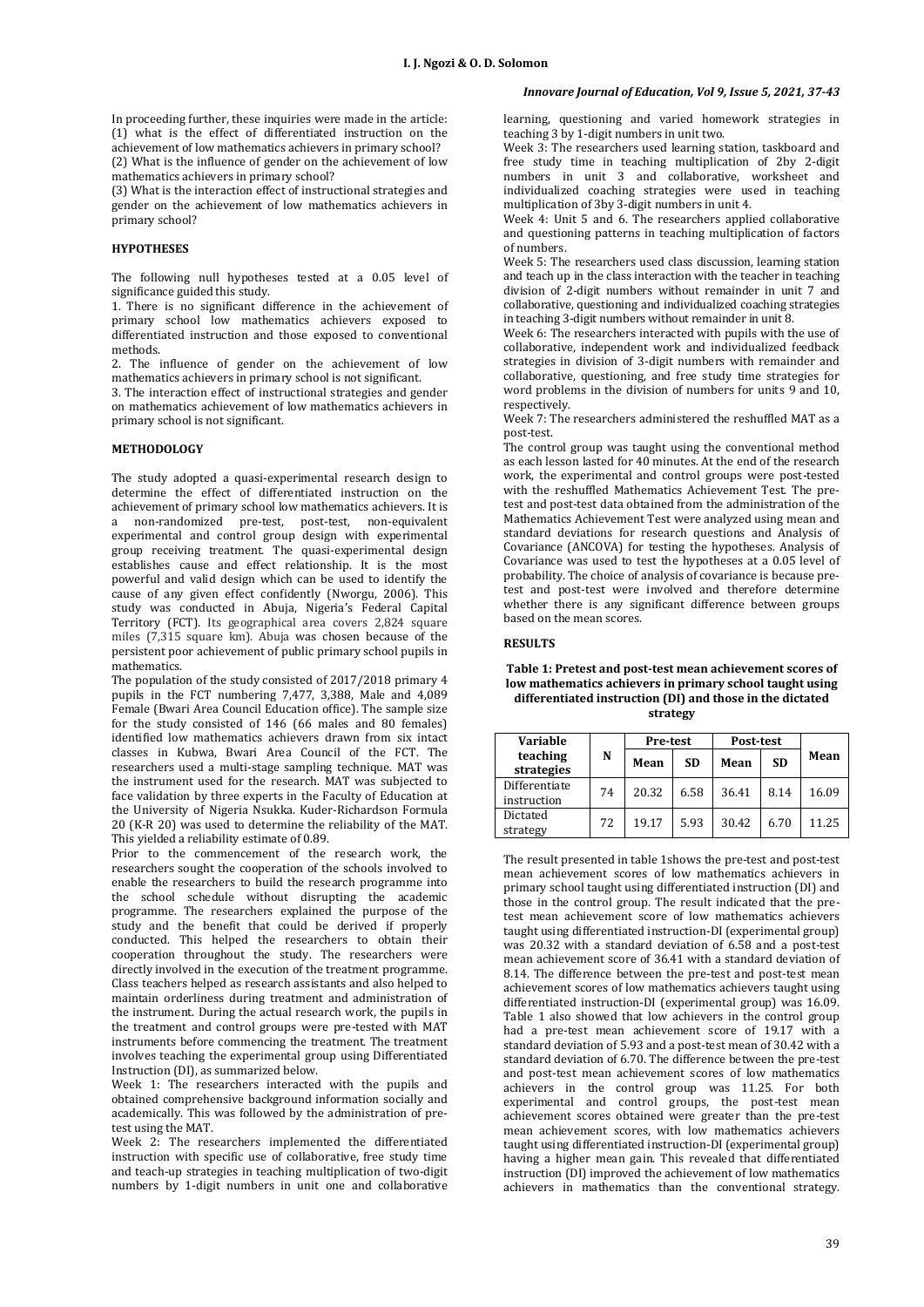# *Innovare Journal of Education, Vol 9, Issue 5, 2021, 37-43*

|                       |                         | df  |             |                |         |  |
|-----------------------|-------------------------|-----|-------------|----------------|---------|--|
| Source                | Type III sum of squares |     | Mean square | <b>F-value</b> | P-value |  |
| Corrected model       | 2078.250                | 4   | 519.563     | 10.096         | 0.000   |  |
| Intercept             | 9717.956                |     | 9717.956    | 188.843        | 0.000   |  |
| PreAchi               | 590.915                 |     | 590.915     | 11.483         | 0.001   |  |
| <b>Strategies</b>     | 994.285                 |     | 994.285     | 19.321         | 0.000   |  |
| Gender                | 112.000                 |     | 112.000     | 2.176          | 0.142   |  |
| Strategies and gender | 81.488                  |     | 81.488      | 1.584          | 0.210   |  |
| Error                 | 7255.914                | 141 | 51.460      |                |         |  |
| Total                 | 172714.000              | 146 |             |                |         |  |
| Corrected total       | 9334.164                | 145 |             |                |         |  |

**Table 2**: **Analysis of Covariance (ANCOVA) of the difference in the mathematics achievement of low achievers in primary school exposed to differentiated instruction (experimental group) and those exposed to conventional strategy (control group)**

The result in table 2 shows that an F-ratio of 19.321 with associated probability value of 0.000 was obtained with regards to the difference in the mathematics achievement of low achievers in primary school exposed to differentiated instruction (experimental group) and those exposed to conventional strategy (control group). Since the associated probability (0.000) was less than 0.05 set as a criterion for taking a decision, the null hypothesis one (1) was therefore rejected. Hence, the inference drawn was that there is a significant difference in the achievement of low mathematics achievers in primary school pupils exposed to differentiated instruction than those exposed to conventional strategy. This implies that the use of differentiated instruction (DI) in teaching low mathematics achievers in primary school improved the achievement in mathematics as against those exposed to conventional teaching strategy.

The result in table 3 indicated that the male low mathematics achievers had a pre-test mean of 19.92 with a standard deviation of 6.59 and a post-test mean of 34.74 with a standard deviation of 7.34. The mean gain between the pre-test and post-test means was 14.82. The results also showed that the female low mathematics achievers had a pre-test mean of 19.61 with a standard deviation of 6.03 and a post-test mean of 32.39 with a standard deviation of 8.45. The mean gain between the pre-test and post-test means for the female group

was 12.78. For male and female low mathematics achievers, the post-test mean achievement scores in mathematics were greater with male low mathematics achievers having slightly higher mean gain than their female counterparts.

The result in table 2 also indicated that an F-ratio of 2.176 with associated probability value of 0.142 was obtained with regard to the influence of gender on the achievement of low mathematics achievers in primary school. Since the associated probability (0.142) was greater than 0.05 set as a criterion for taking a decision, null hypothesis two (2) was not rejected. Thus, it was concluded that the influence of gender on the achievement of low mathematics achievers in primary school was not significant.

### **Table 3**: **Pre-test and post-test means of the influence of gender on the achievement of low mathematics achievers in primary school**

| Variable<br>Gender | N  | Pre-test |           | Post-test |           |       |  |
|--------------------|----|----------|-----------|-----------|-----------|-------|--|
|                    |    | Mean     | <b>SD</b> | Mean      | <b>SD</b> | Mean  |  |
| Male               | 66 | 19.92    | 6.59      | 34.74     | 7.34      | 14.82 |  |
| Female             | 80 | 19.61    | 6.03      | 32.39     | 8.45      | 12.78 |  |

**Table 4**: **Pre-test and post-test means of the interaction effect of instructional strategies and gender on mathematics achievement of low achievers in primary school**

| Variable                    |        |    | <b>Pre-test</b> |           | Post-test |           |       |
|-----------------------------|--------|----|-----------------|-----------|-----------|-----------|-------|
| instructional<br>strategies | Gender | N  | Mean            | <b>SD</b> | Mean      | <b>SD</b> | Mean  |
| DI                          | Male   | 37 | 20.68           | 6.74      | 36.65     | 7.71      | 15.97 |
|                             | Female | 37 | 19.97           | 6.48      | 36.16     | 8.65      | 16.19 |
| Dictated                    | Male   | 29 | 18.97           | 6.37      | 32.31     | 6.13      | 13.34 |
|                             | Female | 43 | 19.30           | 5.68      | 29.14     | 6.83      | 9.84  |

Results in table 4, show the interaction effect of instructional strategies and gender on the achievement of low mathematics achievers in primary school. The result showed that the male low mathematics achievers taught using differentiated instruction (experimental group) had a pre-test mean of 20.68 with a standard deviation of 6.74 and a post-test mean of 36.65 with a standard deviation of 7.71. The mean gain between the pre-test and post-test means was 15.97. The female low mathematics achievers had a pre-test mean of 19.97 with a standard deviation of 6.48 and a post-test mean of 36.16 with a standard deviation of 8.65. The mean gain between the pre-test and post-test means for the female group was 16.19. For both male and female groups taught with differentiated instruction (experimental group), the post-test means were greater than the pre-test mean, with the females having a slightly higher mean gain than their male counterparts. Table 4 also showed that male low mathematics achievers taught using the directed and dictated strategy (control group) had a pre-test mean of 18.97 with a standard deviation of 6.37 and a post-test mean of

32.31 with a standard deviation of 6.13. The mean gain between the pre-test and post-test means was 13.34. The female low mathematics achievers had a pre-test mean of 19.30 with a standard deviation of 5.68 and a post-test mean of 29.14 with a standard deviation of 6.83. The mean gain between the pre-test and post-test means for the female group was 9.84. For the two instructional strategies, the post-test mean achievement scores were greater than the pre-test means, with female low mathematics achievers having a slightly higher mean gain when taught with differentiated instruction than their male counterparts, while the males had a higher mean gain when taught with the conventional or dictated strategy than their female counterparts.

The result in table 2 also showed that an F-ratio of 1.584 with associated probability value of 0.210 was obtained with regards to the interaction effect of instructional strategies and gender on mathematics achievement of low mathematics achievers in primary school. Since the associated probability (0.210) is greater than 0.05 set as a criterion for making a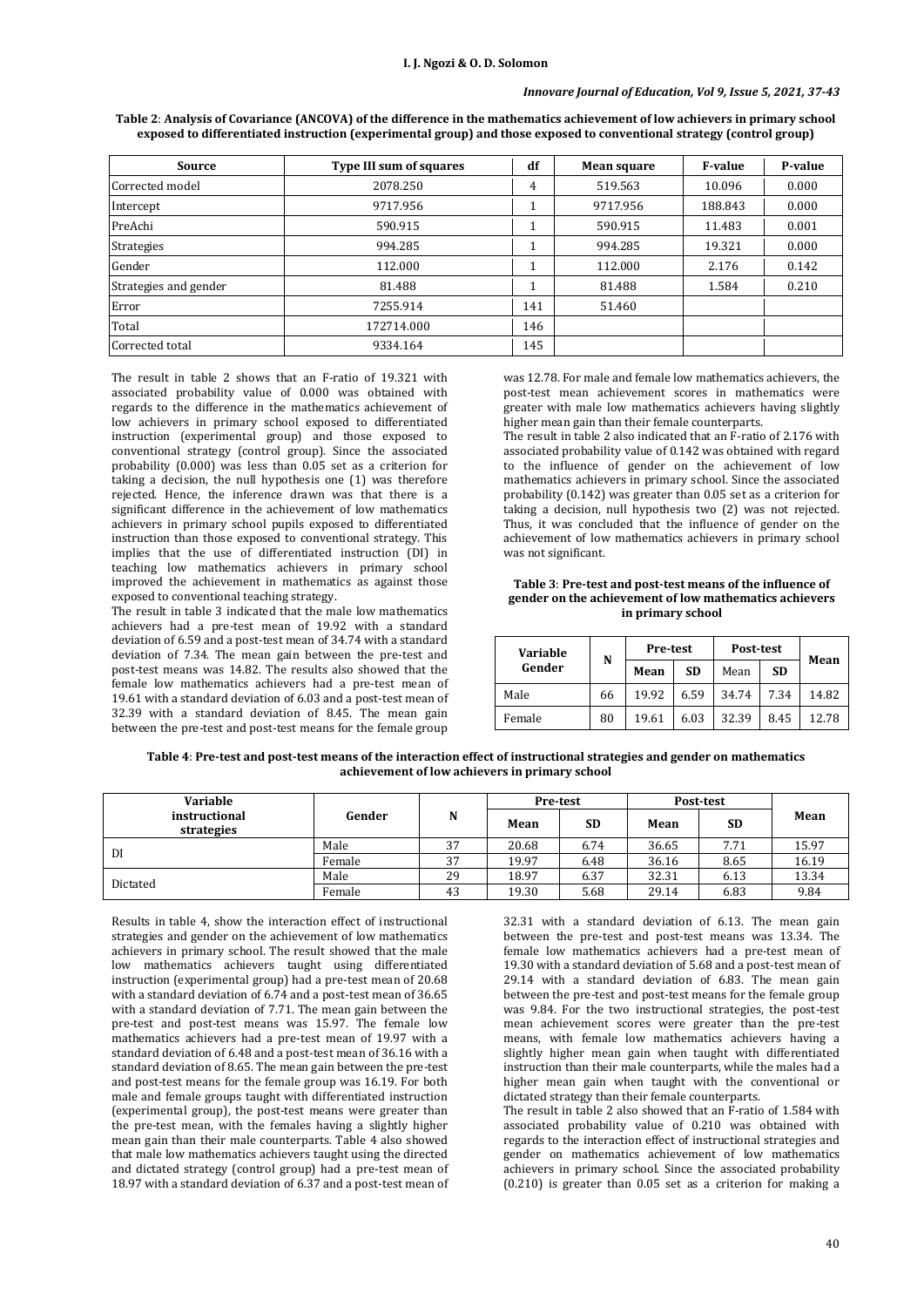decision, null hypothesis three (3) was accepted. Therefore, the conclusion drawn was that the interaction effect of instructional strategies and gender on mathematics achievement of low mathematics achievers in primary school is not significant.

### **Interaction graph**

#### **Estimated Marginal Means of postAchi**



Covariates appearing in the model are evaluated at the following values: PreAchi = 19.7534

### **Fig. 1: Interaction graph for instructional strategies and gender on mathematics achievement of low mathematics achievers**

The result in figure 1 shows that there is a little contact but no intersection point between differentiated instruction (DI) strategy and gender, while no contact nor intersection point was found between the control (Directed and dictated strategy) and gender. This, therefore, confirms that the interaction effect of instructional strategies and gender on mathematics achievement of low mathematics achievers in primary school is not significant.

### **DISCUSSION**

The findings in this study revealed that low mathematics achievers who were exposed to differentiated instruction had higher mean achievement scores than their counterparts exposed to the conventional method of instruction. Differentiated instruction assisted pupils who were identified as low mathematics achievers to score high marks in multiplication and division of numbers. DI also helped pupils to improve on their homework, attitude to projects and answered mathematics questions in class. The understanding of mathematics content becomes clearer with their involvement in various class activities and DI techniques. DI generally improved the achievement of low mathematics achievers. This finding is in agreement with the study conducted by Stavroula, Leonidas and Mary (2011), which revealed that differentiated instruction promoted equality and quantities for all mixedability classrooms. Implementation of differentiated instruction based on the main characteristic of effective differentiated teaching, as shown by the study, enhanced the learning process and improved student achievement. Differentiation is feasible, effective and necessary in order to promote quality and equity dimensions of effectiveness.

This finding is also in agreement with the study conducted by Muthomi and Mbugua (2014), which indicated that differentiated instruction significantly improved the student's achievement in mathematics and teacher effectiveness in teaching mathematics. The findings of the study demonstrated that differentiated instruction has the ability to improve academic scores. That is to say that the implementation of differentiated instruction has had a positive impact on student achievement. Students who were taught using differentiated instruction performed better than those taught using a

# *Innovare Journal of Education, Vol 9, Issue 5, 2021, 37-43*

conventional instructional approach. Differentiated instruction is a promising approach for supporting the diverse needs of all students. For most studies reviewed indicated that it has positively influenced student's academic achievement. However, the finding of this study differs from that of Badru (2016) which reported that treatment has no significant influence on the student's achievement in mathematics. The study results indicated that problem-based instructional strategy, which is similar to differentiated instruction, had no significant influence on the mathematics achievement of secondary school students. This could be due to the failure of the researcher to create adequate time to plan and utilized all the contents of the problem-based instructional strategy.

Findings of this study revealed that male low mathematics achievers had higher mean gain than their female counterparts and that gender as a factor has no significant influence on the achievement of low mathematics achievers, thereby revealing that male and female students are capable of benefitting from DI when taught under the same conditions. This is in agreement with the study conducted by Ajai and Imoko (2015) on gender differences in mathematics achievement and retention by using Problem-Based Learning (PBL). The study revealed that male and female students taught algebra using PBL did not significantly differ in achievement and retention scores. The findings of this study are also in line with the findings of Gwarjiko (2015) on the effect of mixed-gender streaming on the performance of senior secondary school students in the English language in Niger State. The study reported that there was no significant difference between the performance of males and females students in mixed-gender streams though the females are performing slightly better than the males. Both males and females performed poorly. It was then concluded that the mixed-gender stream was less effective in enhancing good academic performance for both genders and was more detrimental to male students. However, the finding differs from that of Unity and Igbudu (2015), which reported that there is a gender difference in academic achievement and interest. The difference is a result of a better performance of female participants against the male in the course of the study. The interaction effect of instructional strategies and gender on achievement of low mathematics achievers in primary school indicated that for both male and female groups taught with differentiated instruction (experimental group), the post-test means were greater than the pre-test means with the females having a slightly higher mean gain than their male counterparts. However, for the two instructional strategies, the post-test achievement mean scores were greater than the posttest means with female low mathematics achievers having a slightly higher mean gain than their male counterparts, while the males had a higher mean gain with those taught with the conventional method than their female counterparts. This finding is in agreement with the study of Adene (2017), which revealed that there was no significant interaction effect of collaboration strategy and gender on academic self-efficacy belief of students with problem behaviours. This finding is also in agreement with Oluwaseun (2016), who reported that there was no significant interaction effect of instructional strategies and gender and academic performance of the student. Therefore, the conclusion drawn was that there was no significant interaction effect of instructional strategies and gender on the mathematics achievement of low mathematics achievers in primary school.

### **Educational implications**

The findings of the study have relevant educational implications for teachers, low mathematics achievers, curriculum planners, authors, researchers, school proprietors, and school counselors. In the first instance, the study provides empirical evidence that differentiated instruction can be a valuable tool for enhancing the academic achievement of low mathematics achievers. It is evident that each classroom encompasses pupils of different achievement levels, including low mathematics achievers. It is the responsibility of the teacher to employ versatile teaching strategies such as differentiated instruction for comprehensive teaching and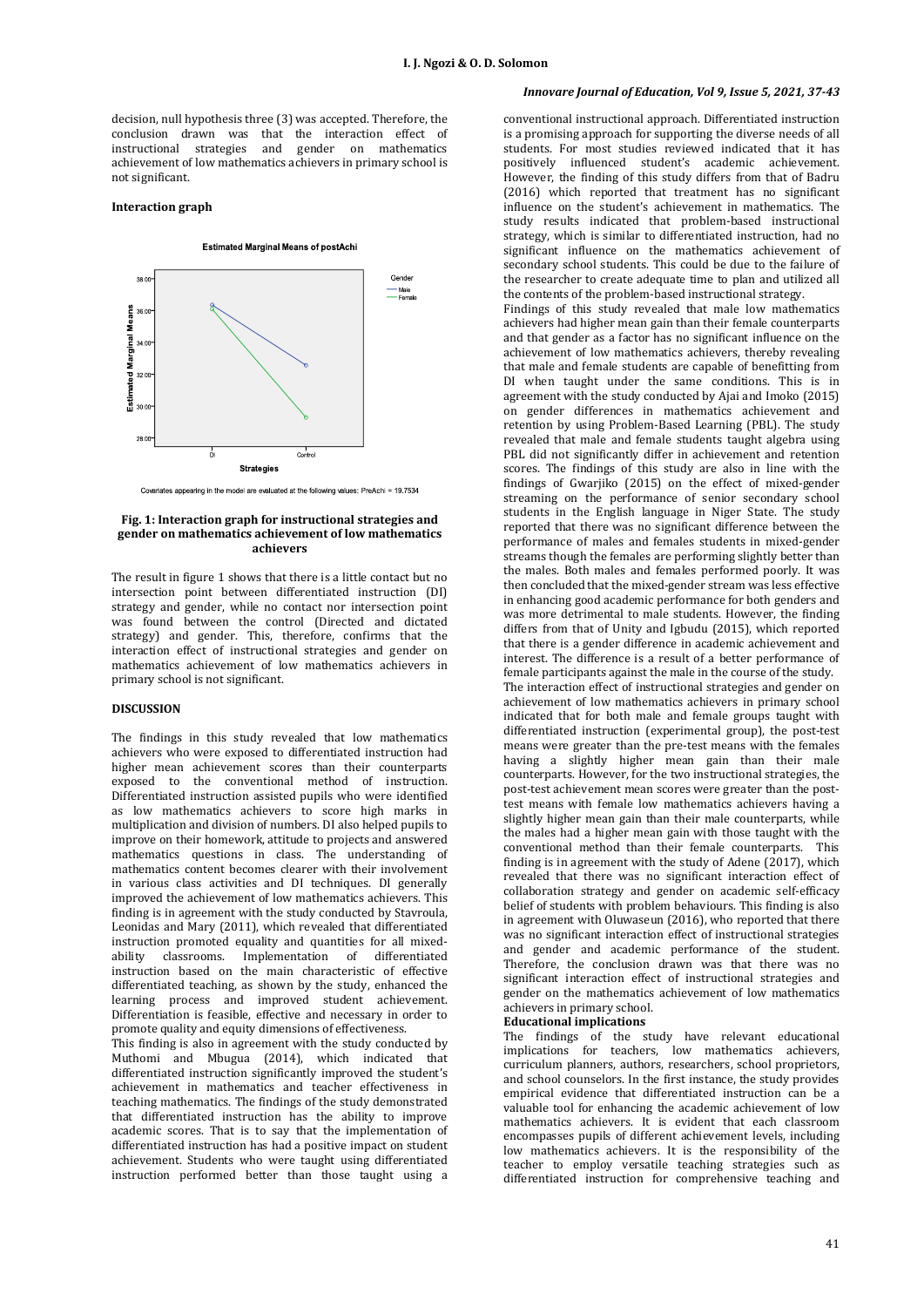learning. This will help to promote positive and supportive interaction among pupils of different levels of academic achievement, which will in turn enhance the achievement of low mathematics achievers with all the school subjects. Curriculum planners may need to modify the primary and lower basic school curriculum to include differentiated instruction as one of the best approaches to educating pupils of different levels. In order to achieve this, there is a need for the various teacher training institutions to train teachers on how to incorporate differentiated instruction in the classrooms. The findings of this study made it obvious that there is a need for authors in various schools to incorporate differentiated instruction in their course books as this will help teachers and learners to understand the strategies and learning activities to enhance pupil's achievement. The strategy could be useful to pupils and school counselors as a valuable tool that could help to improve the achievement of low mathematics achievers as a result of differentiated instruction since achievement necessary for the learning and understanding of mathematics. Differentiated instruction could avail the opportunity to establish cordial relationships among classmates since the method may help them to interact with each other in small groups.

### **CONCLUSION**

Based on the above findings and discussions, the following conclusions were made: that differentiated instruction is an effective teaching method that can be used to enhance the achievement of low mathematics achievers and DI can be utilized for both male and female low mathematics achievers. This is not gender-biased in the application of differentiated teaching strategy.

### **Recommendations**

The Federal and State Ministries of Education should incorporate DI as an essential part of the teacher training program in Faculties of Education in Universities, Colleges of Education and National Teacher Institutes. In this way, potential teachers who will teach pupils with different achievement levels will be well equipped to face the challenge of meeting the diverse social and academic needs of the learners in the general classroom settings. The Federal and State Ministries of Education should mandate professional bodies like Curriculum Organizations to organize seminars and conferences for teachers on differentiated instruction, its incorporation and implementation in schools.

### **ACKNOWLEDGEMENT**

The authors wish to appreciate other senior colleagues who helped through their encouragement while the study was going on. The authors also appreciate Chukwuma Ikenna, who helped in sending the article out in spite of the poor network services in our environment.

### **AUTHORS CONTRIBUTIONS**

Conceptualization: Igbo, J N and Ojonugwa, D.S; Investigation: Igbo, J N.; Methodology: Igbo.J N. and Ojonugwa, D S.; Project Administration: Igbo, J N.; Supervision: Igbo, J N.; Writing – Original Draft: Igbo, J N. and Ojonugwa, D.S.; Writing- Review and Editing: Igbo, J N.

# **CONFLICT OF INTEREST**

There was no conflict of interest between the authors.

# **FUNDING SOURCE**

The authors personally and single-handedly sponsored the article without any financial help.

### **REFERENCES**

 Abbas, M., & Khurshid, F. (2013). Motivational techniques and learners 'academic achievement at primary level. *Global Journal of Human Social Science, 13*(3), 15-24.

# *Innovare Journal of Education, Vol 9, Issue 5, 2021, 37-43*

Retrieved from the state of  $\sim$ [https://socialscienceresearch.org/index.php/GJHSS/artic](https://socialscienceresearch.org/index.php/GJHSS/article/view/600) [le/view/600](https://socialscienceresearch.org/index.php/GJHSS/article/view/600)

- Abbing, J. (2013). *The effect of student's engagement on academic achievement in different stages of their academic career from a dropout perspective* (Bachelor thesis, University of Twente, Enschede, Netherlands). Retrieved from *[https://essay.utwente.nl/64264/1/Abbing%20J.%20-](https://essay.utwente.nl/64264/1/Abbing%20J.%20-%20S0215767%20-%20bachelorscriptie.pdf) [%20S0215767%20-%20bachelorscriptie.pdf](https://essay.utwente.nl/64264/1/Abbing%20J.%20-%20S0215767%20-%20bachelorscriptie.pdf)*
- Adebayo, S. A., & Shumba, C. E. (2014). An assessment of the implementation of differentiated instruction in primary schools, Kabwe Ditrict, Zambia. *European Scientific Journal, 10*(7), 295-307. Retrieved from <https://core.ac.uk/download/pdf/328024182.pdf>
- Adene, F. (2017). *Effect of collaborative learning strategy on social competence, self-esteem and self-efficacy belief of pupils with problem behaviour in Enugu State* (Unpublished doctoral thesis). University of Nigeria Nsukka, Nigeria.
- Aguele, L. I., & Usman, K. O. (2007). Mathematics education for dynamic economy in Nigeria in the 21st century. *Journal of Social Science, 15*(3), 293-296. [doi:10.1080/09718923.2007.11892594](https://www.tandfonline.com/doi/abs/10.1080/09718923.2007.11892594)
- Ajai, J. T., & Imoko, B. I. (2015). Gender differences in mathematics achievement and retention scores: A case of problem-based learning method*. International Journal of Research in Education and Science. 1*(1), 46-50. Retrieved from

[https://www.researchgate.net/publication/305989467\\_](https://www.researchgate.net/publication/305989467_Gender_Differences_in_Mathematics_Achievement_and_Retention_Scores_A_Case_of_Problem%20Based_Learning_Method) [Gender\\_Differences\\_in\\_Mathematics\\_Achievement\\_and\\_Re](https://www.researchgate.net/publication/305989467_Gender_Differences_in_Mathematics_Achievement_and_Retention_Scores_A_Case_of_Problem%20Based_Learning_Method) [tention\\_Scores\\_A\\_Case\\_of\\_Problem](https://www.researchgate.net/publication/305989467_Gender_Differences_in_Mathematics_Achievement_and_Retention_Scores_A_Case_of_Problem%20Based_Learning_Method)  [Based\\_Learning\\_Method](https://www.researchgate.net/publication/305989467_Gender_Differences_in_Mathematics_Achievement_and_Retention_Scores_A_Case_of_Problem%20Based_Learning_Method)

- Al Zoubi, S., & Younes, M. (2015). Low academic achievement: Causes and results. *Theory and Practice in Language Studies, 5*(11), 2262-2268. [doi:10.17507/tpls.0511.09](http://www.academypublication.com/issues2/tpls/vol05/11/09.pdf)
- Alavinia, P., & Farhady, S. (2012). Using differentiated instruction to teach vocabulary in mixed ability classes with a focus on multiple intelligences and learning styles. *International Journal of Applied Science and Technology, 2*(4), 72-82*.* Retrieved from [https://www.semanticscholar.org/paper/Using-](https://www.semanticscholar.org/paper/Using-Differentiated-Instruction-to-Teach-in-Mixed-Alavinia-Farhady/c8da4bd640c794050bd5d37c9c7baaf71ecbd756)[Differentiated-Instruction-to-Teach-in-Mixed-Alavinia](https://www.semanticscholar.org/paper/Using-Differentiated-Instruction-to-Teach-in-Mixed-Alavinia-Farhady/c8da4bd640c794050bd5d37c9c7baaf71ecbd756)  [Farhady/c8da4bd640c794050bd5d37c9c7baaf71ecbd756](https://www.semanticscholar.org/paper/Using-Differentiated-Instruction-to-Teach-in-Mixed-Alavinia-Farhady/c8da4bd640c794050bd5d37c9c7baaf71ecbd756)
- Ale, S. (2010). Mathematical physics the backbone of national development. *African Journal of Physics, 3. 1-4.*
- American Psychological Association. (2016). *Definition of terms: sex, gender, gender identity and sexual orientation*. Retrieved **from** [https://www.apa.org/pi/lgbt/resources/sexuality](https://www.apa.org/pi/lgbt/resources/sexuality-definitions.pdf)[definitions.pdf](https://www.apa.org/pi/lgbt/resources/sexuality-definitions.pdf)
- Aziz, Z., & Hossain, A. (2010). A comparison of cooperative learning and conventional teaching on student's achievement in secondary mathematics. *Procedia Social and Behavioral Sciences 9,* 53–62. [doi:10.1016/j.sbspro.2010.12.115](https://www.sciencedirect.com/science/article/pii/S1877042810022202?via%3Dihub)
- Azuka, B. F., (2014). Assessment in primary school mathematics classrooms in Nigeria. *Journal of Education and Practice, 5*(30), 40-45. Retrieved from <https://core.ac.uk/download/pdf/234636421.pdf>
- Badru, A. K. (2016). Problem-based instructional strategy and numerical ability as determinants of senior secondary achievement in mathematics. *Journal of Education and Practice, 7*(10), 89-95. Retrieved from <https://core.ac.uk/download/pdf/234638961.pdf>
- Bamgbade, E. O. (2013). Differences in children's school success and family backgrounds: A comparative case study of pupils' performance in entrance examination in Ibadan, Nigeria. Retrieved from https://www.semanticscholar.org/paper/Differences-inchildren%27s-school-success-and-family-
	- Bamgbade/c4c07a51cc4e622a64188fd6280c9e00b6f309e4 Cabrera, D. (2018). *Formative and Summative Assessment. A Publication of Faculty Development and Instructional*